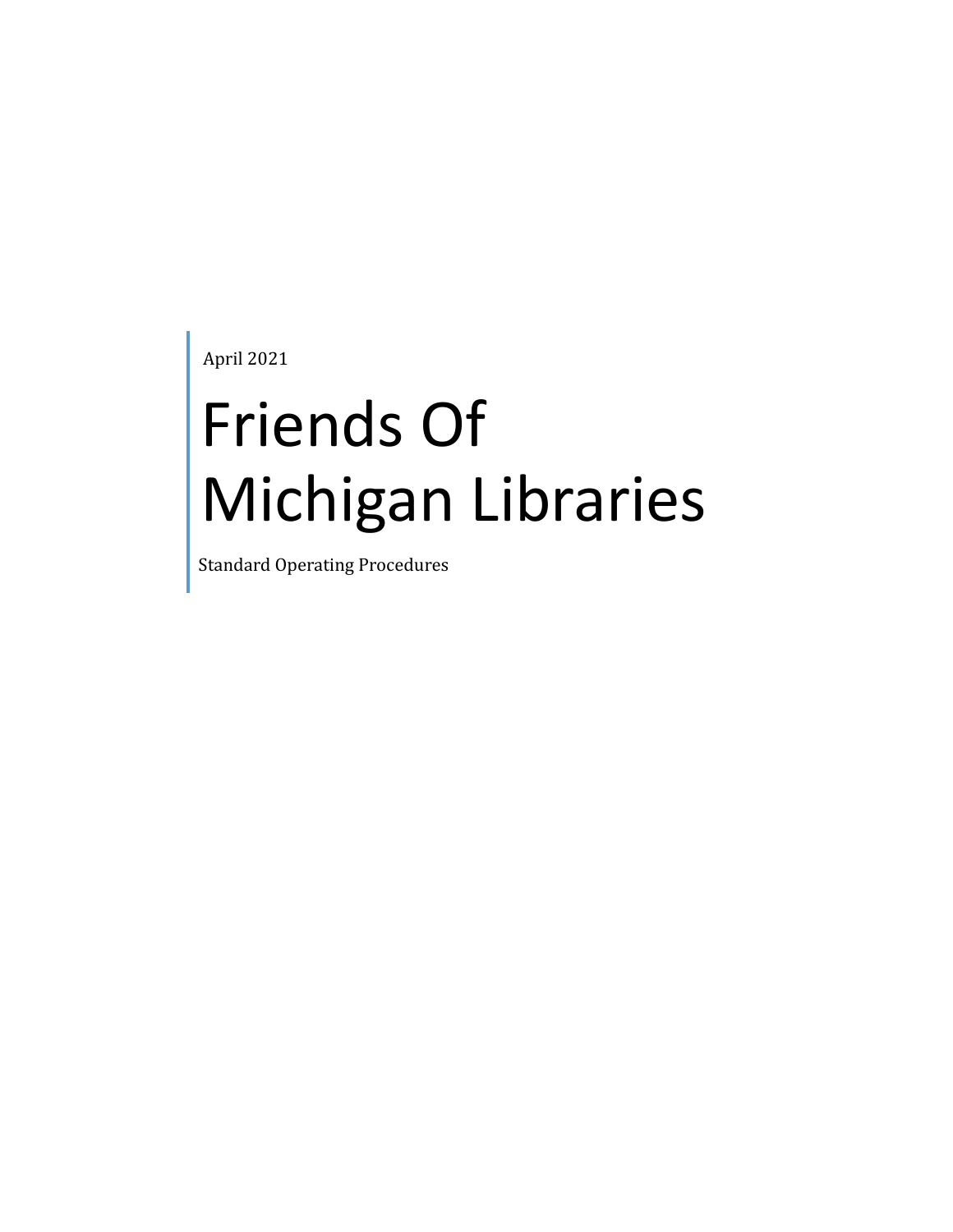# BLANK PAGE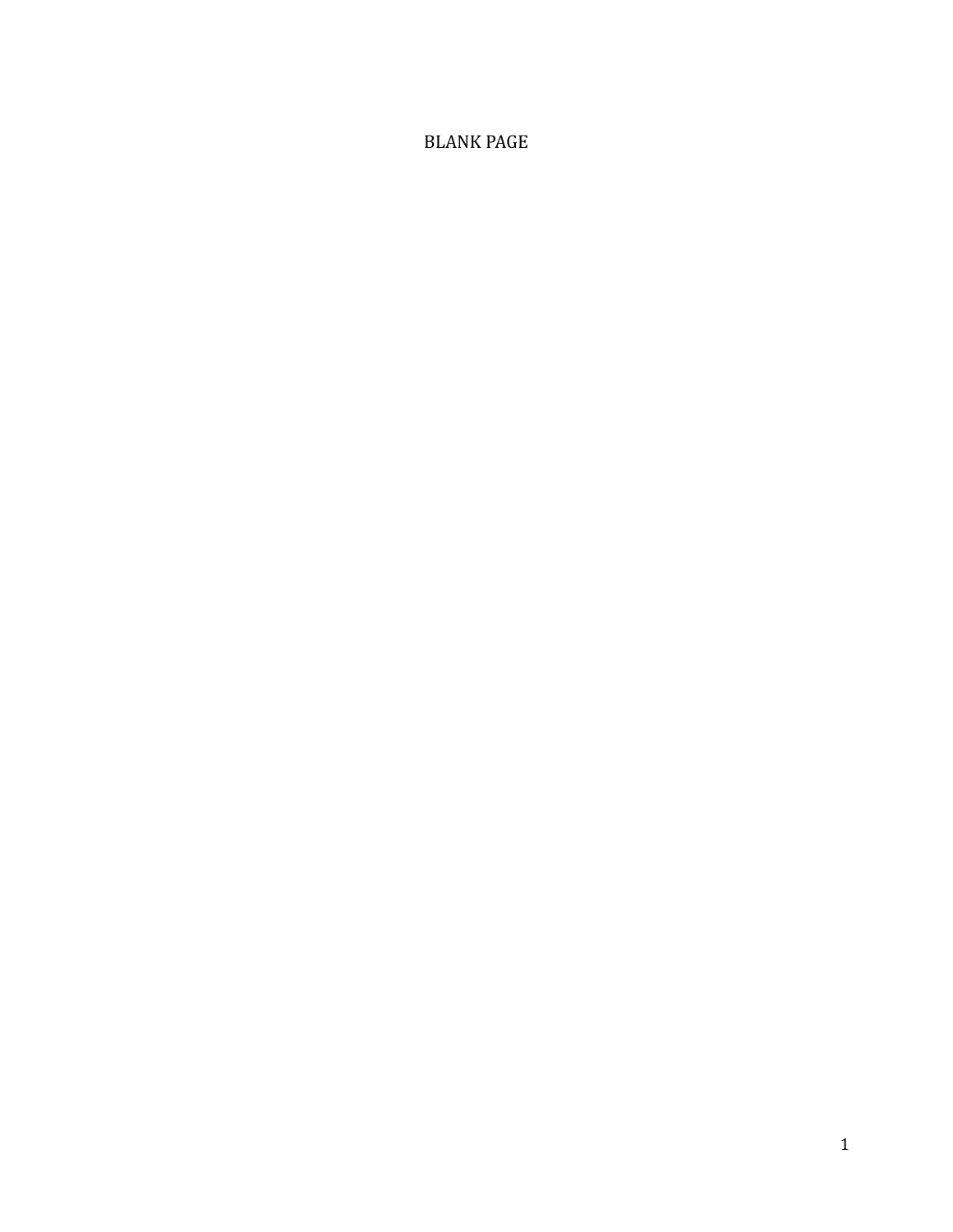# Table of Contents

| <b>Board Membership</b>                                                                                                                                   | 3              |
|-----------------------------------------------------------------------------------------------------------------------------------------------------------|----------------|
| <b>Officers</b>                                                                                                                                           | $\overline{3}$ |
| <b>Advisors to the FOML Board</b>                                                                                                                         | $\overline{3}$ |
| <b>Emeritus Status</b>                                                                                                                                    | 3              |
| <b>Replacement of Board Members</b>                                                                                                                       | $\overline{3}$ |
| <b>New Board Member Orientation</b>                                                                                                                       | $\overline{4}$ |
| <b>Board Meetings</b>                                                                                                                                     | $\overline{4}$ |
| <b>Code of Conduct</b>                                                                                                                                    | $\overline{4}$ |
| <b>Grievance Procedure</b><br>the control of the control of the control of the control of the control of the control of                                   | $\overline{4}$ |
| <b>Strategic Planning Process</b><br>the control of the control of the control of the control of the control of the control of                            | $\overline{5}$ |
| Liaison to Outside Organizations                                                                                                                          | $\overline{5}$ |
| <b>Archives/Archivist</b>                                                                                                                                 | $\overline{5}$ |
| <b>FOML Membership</b>                                                                                                                                    | 6              |
| <b>Annual Membership Meeting</b>                                                                                                                          | 6              |
|                                                                                                                                                           |                |
| <b>Committees</b>                                                                                                                                         |                |
| <b>Executive Committee</b>                                                                                                                                | $\overline{7}$ |
| <b>Budget &amp; Finance Committee</b><br>and the control of the control of the control of the control of the control of the control of the control of the | $\overline{z}$ |
| <b>Membership and Promotion Committee</b>                                                                                                                 | $\overline{7}$ |
| <b>Program Planning Committee</b>                                                                                                                         | 10             |
| Program Practices & Procedures (approved February 7, 2018)                                                                                                | 10             |
| Reimbursement Policy - BOARD OF DIRECTORS and PROGRAM SPEAKERS                                                                                            | 10             |
| <b>Grants &amp; Awards Committee</b>                                                                                                                      | 12             |
| <b>Bylaws and Standard Operative Procedures Committee</b>                                                                                                 | 12             |
| <b>Nominating Committee Discovery of the Committee</b>                                                                                                    | 13             |
| <b>Ad Hoc Committees</b>                                                                                                                                  | 13             |
| <b>Communication</b>                                                                                                                                      | 14             |
| <b>APPENDIX A</b>                                                                                                                                         | 15             |
| Example of a FOML Program Checklist                                                                                                                       |                |
| <b>APPENDIX B</b>                                                                                                                                         | 16             |
| FOML Policy on Offering Assistance to Michigan Friends Groups                                                                                             |                |
| <b>APPENDIX C</b>                                                                                                                                         | 17             |
| Provider Service Agreement - Island River Digital                                                                                                         |                |
| <b>APPENDIX D</b>                                                                                                                                         | 18             |
| Provider Service Agreement - Mideastern Michigan Library Cooperative                                                                                      |                |
| <b>APPENDIX E</b>                                                                                                                                         | <u> 19</u>     |
| <b>FOML Credit Card Policy</b>                                                                                                                            |                |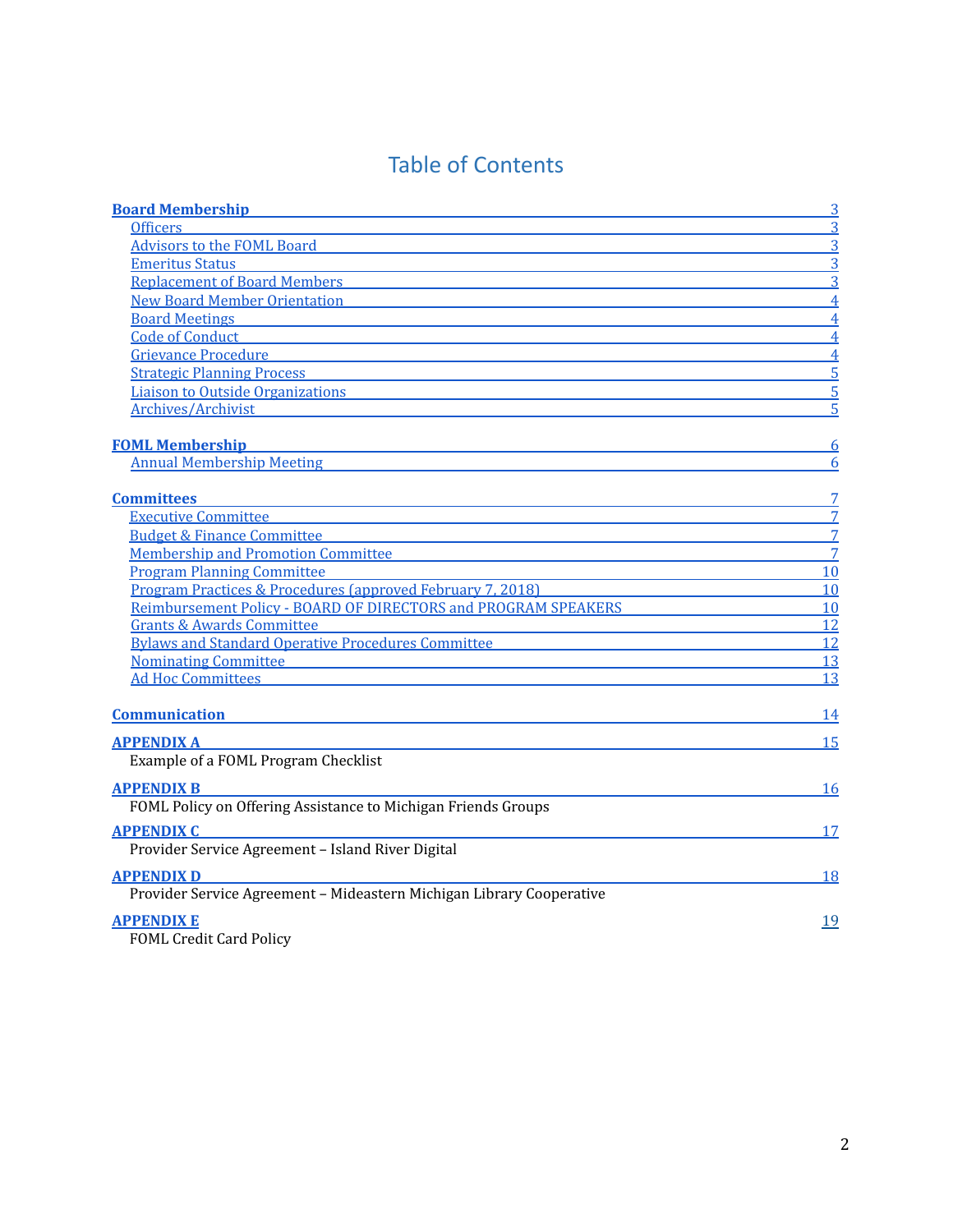# <span id="page-3-0"></span>**Board Membership**

Board members must be willing to serve without significant reimbursement for their time and expenses for the overall benefit of the libraries of Michigan. FOML shall strive to maintain a diverse geographic and organizational representation on the Board. The Board may appoint non-voting Advisors as specified in the Bylaws, Article V.

<span id="page-3-1"></span>The method of selection of Board members is specified in the Bylaws, Article II.

# **Officers**

The officers and Board members' duties are specified in the Bylaws, Articles IV and V.

#### <span id="page-3-2"></span>**Advisors to the FOML Board**

The FOML Board may appoint Advisors to the Board to assist with specific tasks and duties. The roles and responsibilities are as follows:

- To carry out a specific task (e.g., editing the FOML Manual);
- To serve as a resource person who is available to answer questions about Michigan Friends and offer advice to individuals seeking information;
- To serve as a speaker at programs and/or at Friends meetings throughout the state;
- To review and provide feedback on FOML publications, the FOML website, and the FOML newsletter;
- To serve as a link and helpmate to Friends groups in locations throughout Michigan and to make recommendations for other advisors to serve in this role in specific geographic locations (e.g., the Upper Peninsula) in Michigan;
- To carry out the functions of a goodwill ambassador for Friends in Michigan.<sup>1</sup>

#### <span id="page-3-3"></span>**Emeritus Status**

- The FOML Board believes that recognition should be given to individuals who have provided exemplary service while serving as a member of the Board and who have decided not to continue active participation on the Board.
- Therefore, upon review and approval of the Board, an individual who served with distinction will be granted the title of "Emeritus" in recognition of outstanding service on the FOML Board.
- A FOML Board member with emeritus status will have his/her name and title on the FOML Board membership roster.

#### <span id="page-3-4"></span>**Replacement of Board Members**

- Board members may resign by submitting a letter of resignation to the president.
- Board members missing more than four consecutive meetings may be removed from office at the discretion of the board.

 $1$  Adopted  $7/09$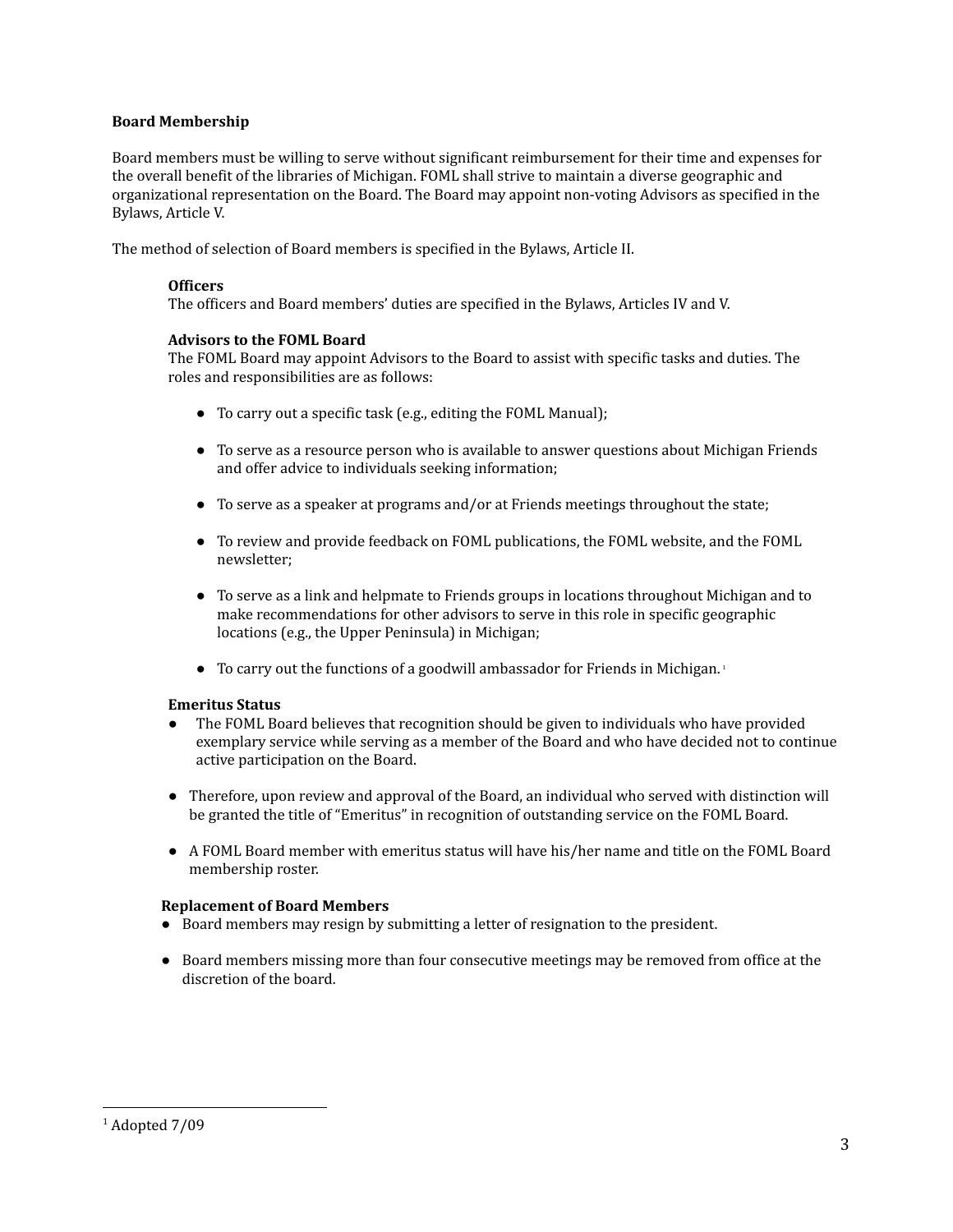- Replacement members will be recruited by the ad hoc Nominating committee and approved by the Board to serve until the next annual meeting.
- Succession procedure:

Ideally, half the Directors should be elected each year, using staggered two year terms. No later than six months prior to the Annual Meeting, the Board of Directors shall devote adequate meeting time to discuss succession planning for the coming year. Beginning with a review by the Secretary, who will identify term-limited Officers, the Board will begin the process of identifying and mentoring potential replacements. If necessary, the Board will canvas qualified FOML members to fill these roles.

#### <span id="page-4-0"></span>**New Board Member Orientation**

Each incoming board member will receive copies of the following as a part of their orientation package:

- The current by-laws;
- This standard operating procedures document;
- The board roster;

# <span id="page-4-1"></span>**Board Meetings**

- Meetings of the Board are held virtually at 10:00 am on the first Wednesday of the month except for January, July, August and December, which may be held at the discretion of the President.
- Alternate meetings may be held as determined by the Board. The calendar of meetings will be displayed on the FOML website and updated as needed. All interested FOML members and other interested parties are welcome to attend the FOML Board meetings.

#### <span id="page-4-2"></span>**Code of Conduct**

Members of the FOML board are committed to observing and promoting the highest standards of ethical conduct in the performance of their responsibilities. Board members pledge to accept this code as a minimum guideline for ethical conduct and shall:

- Maintain a professional level of courtesy, respect, and objectivity in all FOML activities
- Strive to uphold those practices and assist other FOML board members in upholding the highest standards of conduct
- Exercise the powers invested for the good of all members of the organization rather than for his, her, or their personal benefit
- Respect the confidentiality of sensitive information known due to board service
- Promote collaboration, cooperation, and partnership among FOML board members

#### <span id="page-4-3"></span>**Grievance Procedure**

A board member who feels they have been wronged can alert the Executive Committee about the problem or issue:

- Submit your disputes or complaints in writing in a timely fashion to the FOML President and/or Secretary for review and determination by the Executive Committee
- Retaliation against any board member who brings a complaint is prohibited and will subject the retaliator to discipline up to and including removal from the board
- The Executive Committee will report the final decision back to the complaining party

#### <span id="page-4-4"></span>**Strategic Planning Process**

The FOML Board will engage in an annual Strategic Planning session to be held at the time of the normal Wednesday board meeting in June of each year. The board will determine goals and objectives for the following year and assign committee responsibilities for carrying out these goals.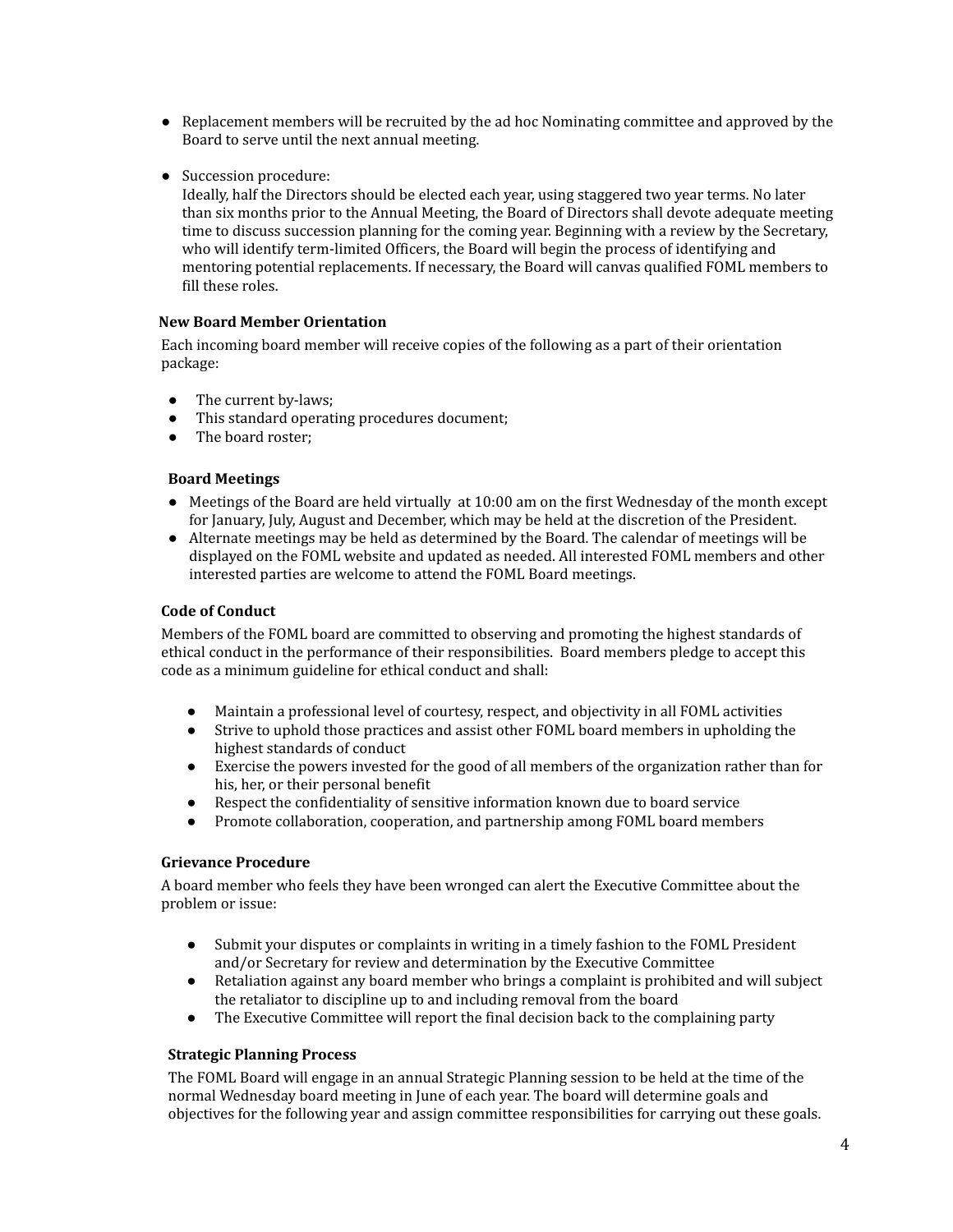At this session the board will also do an evaluation of its success in achieving outcomes of the following areas of organizational management:

- **Mission and Bylaws**. Our Friends have a clearly defined mission and carry out that mission as specified in our bylaws.
- **Technology**. Our Friends understand the usefulness of technology in helping us achieve our mission.
- **Best Practices**. Our Friends continuously examine our practices and procedures and determine whether there is a need for updating them to meet our goals.
- **Marketing**. Our Friends have a well-established system for "getting the word out" about the value of libraries and the importance of Friends supporting libraries.
- **Advocacy.** Our Friends voice their support for libraries by speaking to local elected officials and state legislators about the value of libraries and the financial support needed to maintain them.
- **Business and Finance**. Our Friends carry out sound business practices and allocation of resources with the financial support of community members and donors.
- **Enthusiastic Volunteers**. Our Friends are volunteers from different age groups who are eager to carry out the tasks at hand and welcome the opportunity to be of service.

# <span id="page-5-0"></span>**Liaison to Outside Organizations**

- A Board Member appointed to collaborate and cooperate with Library organizations.
- Maintains contact with various outside organizations to include, but not limited to: United For Libraries, Michigan Library Association (MLA), American Library Association (ALA), Library of Michigan (LM), and library vendors and corporate sponsors; keeps current information and working knowledge of these organizations in order to determine possible benefits for FOML.

# DUTIES

- Maintain contact with library, corporate, and other organizations through active participation in meetings, conferences, and other events.
- Communicate with organizations about FOML's mission, its goals and objectives, and its services and needs.
- Work to establish networking, collaboration, and cooperation among various organizations for the betterment of libraries.
- Analyze and evaluate the value and importance of establishing new liaisons with other Friends groups (e.g., a Midwest Alliance of State Friends Groups).
- Participate in local, regional, and national library associations and conferences.
- Assist with the preparation of FOML promotional material and development duties.
- Present current, relevant information to the FOML Board and FOML membership.

# <span id="page-5-1"></span>**Archives**

PURPOSE

The FOML Archives consist of the historical records of FOML Board meetings, program events, and other Friends of Michigan Libraries activities. As of March 2019, the Archives, consisting of mainly printed records, are stored at the Bentley Historical Library at the University of Michigan.

# **Archivist**

PURPOSE

● The FOML Archivist shall maintain a history of the organization.

#### DUTIES

- Provide a plan of action to gather and to store electronic records. Many electronic records are available on the FOML website and have been archived by the web developer.
- Collects meeting agendas and minutes, program materials, FOML newsletters, and any other documentation which provides a record of FOML activities and events.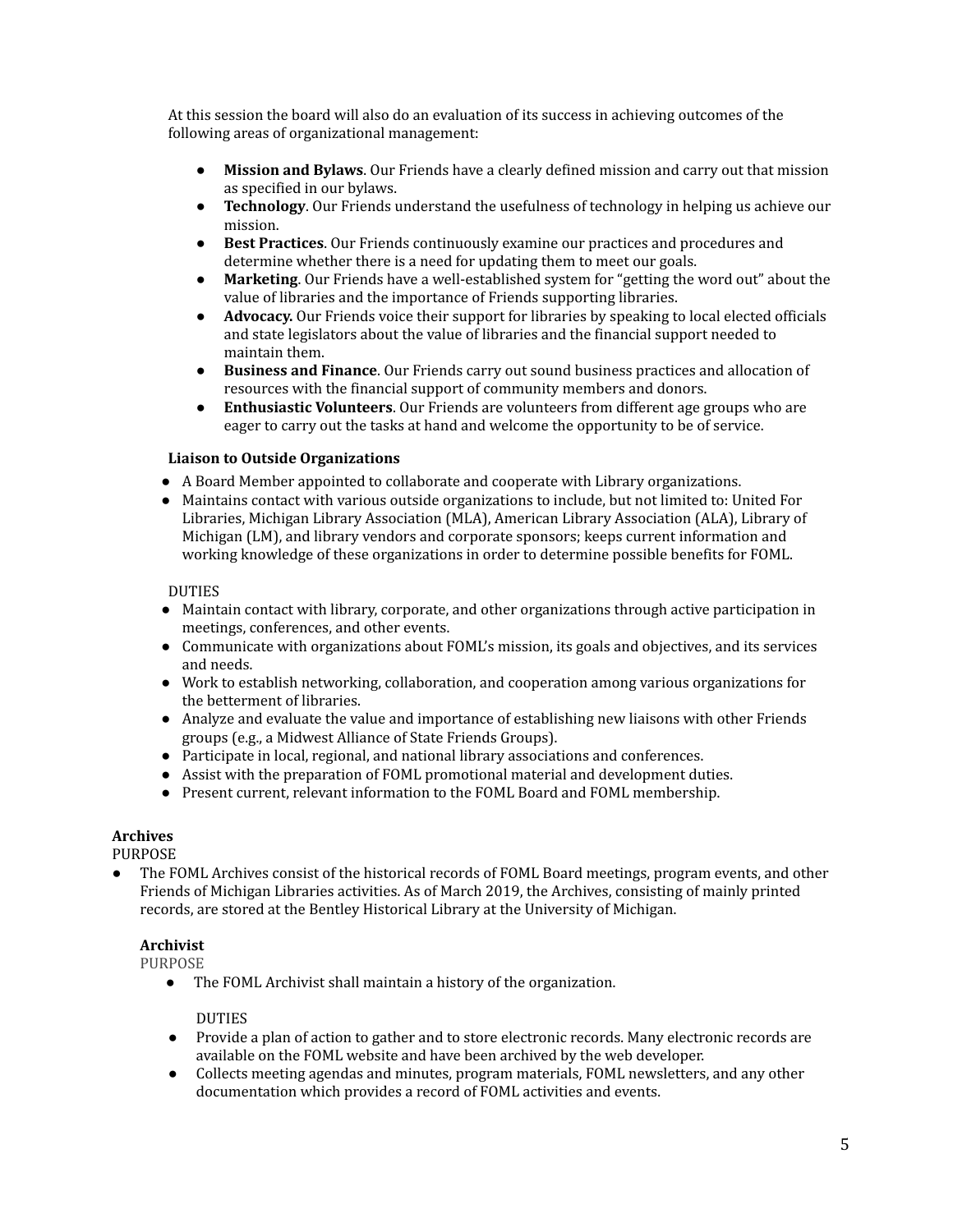# <span id="page-6-0"></span>**FOML Membership**

- Membership is open to anyone interested in supporting Friends of Libraries groups.
- Membership fees and categories on a calendar basis (as of January, 2015) are:
	- Friends of Libraries Organizations \$45.00 per year; Patron \$100.[0](#page-6-0)0; Lifetime \$500.00
	- $\circ$  Individuals \$20.00 per year; Patrons \$100.00; Lifetime \$500.00<sup>2</sup>
	- Corporate negotiable
- The Merriam-Webster's Collegiate Dictionary defines a patron as "a person chosen, named, or honored as a special guardian, or supporter." In keeping with this definition, a person who has chosen to support FOML at the Patron membership level (\$100) is demonstrating special support for FOML and is acknowledging the importance of FOML in carrying out its service mission. Those who choose this membership category will receive a letter of acknowledgement from the FOML President, will be listed as a Patron on the FOML website membership list, and will be entitled to the same membership benefits as individual members.
- The FOML operating year for membership runs from January 1 through December 31.
- The first renewal letter and membership form is e-mailed annually to each member in December by the membership coordinator.
- Any member that has not renewed to date around February 1 is sent a second reminder email. A reminder that membership renewals are due in January is also included in the first newsletter mailing of each year.
- Each new and renewal membership received is acknowledged by the membership coordinator and on the membership listing on the web page.
- If dues remain unpaid by the end of nine months (October 1), the member in arrears will be removed from the membership rolls.

#### <span id="page-6-1"></span>**Annual Membership Meeting**

The annual membership meeting is held to elect the board of officers and board members, to approve all changes to the FOML Bylaws and Standard Operating Procedures, and to report on the financial health of the organization. The following business will be conducted as a part of each annual meeting:

#### AGENDA

- Election of directors and officers:
- Annual Treasurer's report;
- Membership report(s) by category;
- Other business as required or desired.

 $2$  Revised 9/19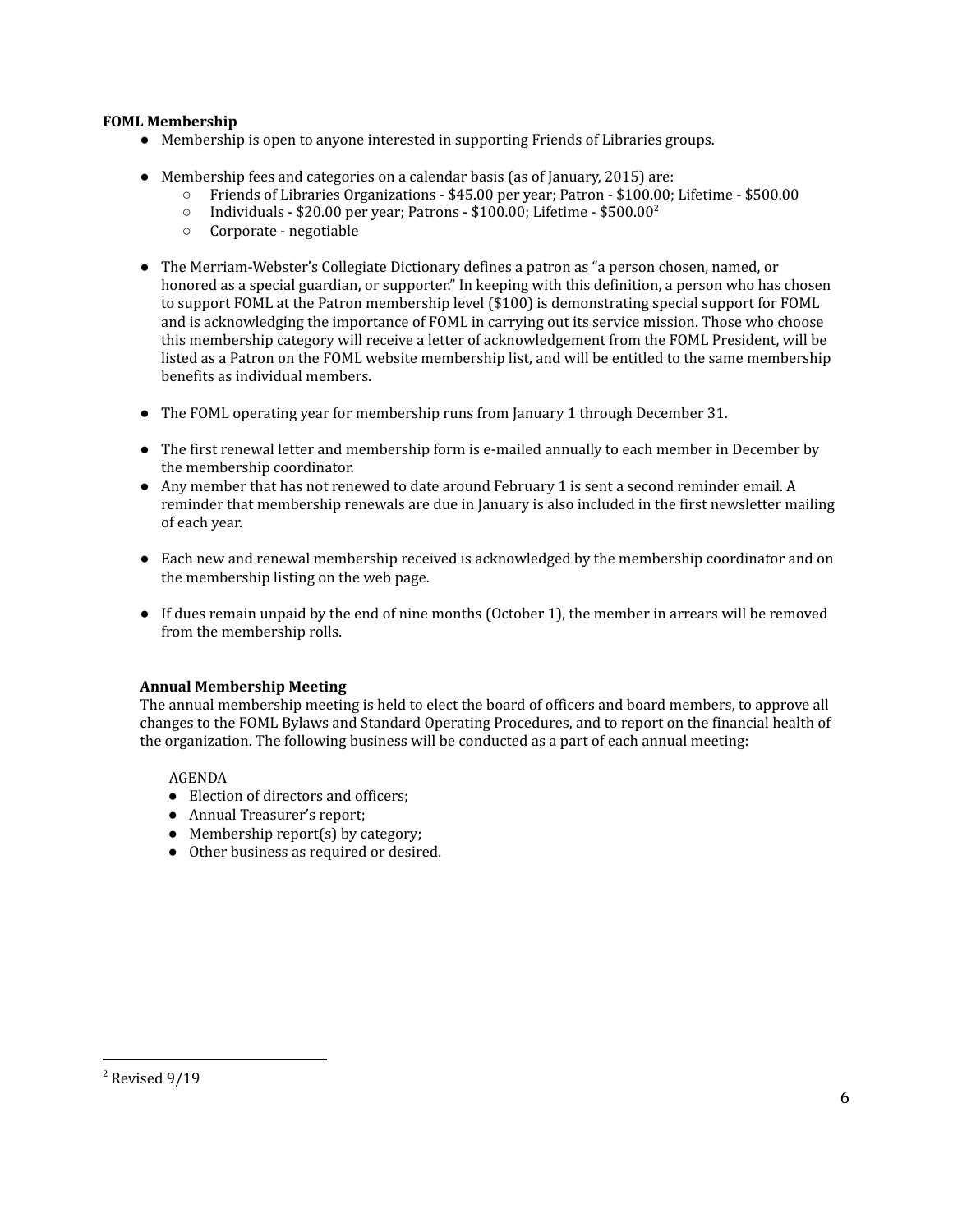# <span id="page-7-1"></span><span id="page-7-0"></span>**Committees**

# **Executive Committee**

#### PURPOSE

- The Executive Committee determines the items of business to come before the FOML Board of Directors. It reviews proposals and makes recommendations to the FOML Board for approval. The committee is responsible for development of the annual FOML Strategic Plan and for recruitment of task force members to carry out FOML development activities.
	- o Members of the FOML Executive Committee shall include the FOML Board officers and two FOML Board members.

# DUTIES AND RESPONSIBILITIES:

- Review the FOML Strategic Plan on an annual basis and make recommendations for changes, updates and procedures for implementation of the plan.
- Monitor the FOML budget along with the FOML Board Treasurer and make recommendations for corrective action when needed.
- Oversee FOML fundraising activities and recommend fundraising projects for approval by the FOML Board.
- Oversee FOML memberships and make recommendations for membership fees and any changes to the membership structure.
- Oversee the current system for "getting the word out" about FOML through various sources: social media, publications, Michlib-l.
- Select a Nominating Committee to recruit new members for the FOML Board and to prepare a slate of officers and board members for a membership vote at FOML's annual membership meeting.
- Carry out any other tasks assigned by the FOML President.

# <span id="page-7-2"></span>**Budget & Finance Committee**

#### PURPOSE

● The Friends of Michigan Libraries (FOML) Budget & Finance Committee has responsibility for review and oversight of the FOML annual budget.

#### DUTIES

- Prepare an annual (January 1 December 31) FOML budget and present this budget to the FOML Board at its December meeting in the year prior to implementation.
- Work with the committee Chair (i.e., the FOML Treasurer) on policies and procedures for carrying out financial services.
- Provide guidance and direction to the FOML Treasurer in carrying out financial arrangements with the designated FOML Fiscal Agent.
- Meet prior to each monthly FOML Board meeting to review the YTD budget, make any necessary budget adjustments, and present the adjusted budget to the board for approval.
- Review current sources of FOML income programs, memberships, donations etc. and determine whether these income sources require adjustments in pricing to sustain income levels sufficient to meet expenses.
- Investigate and recommend alternative sources of funding grants, corporate donations, etc.
- Monitor FOML expenditures to ensure a balanced budget.
- Determine an appropriate level of budget reserve (e.g., 10% of annual FOML budget) in order to ensure a stable financial future.
- Work with the FOML President in review of FOML service agreements with vendors, contractors, and suppliers.
- Review and carry out any tasks or assignments that the FOML President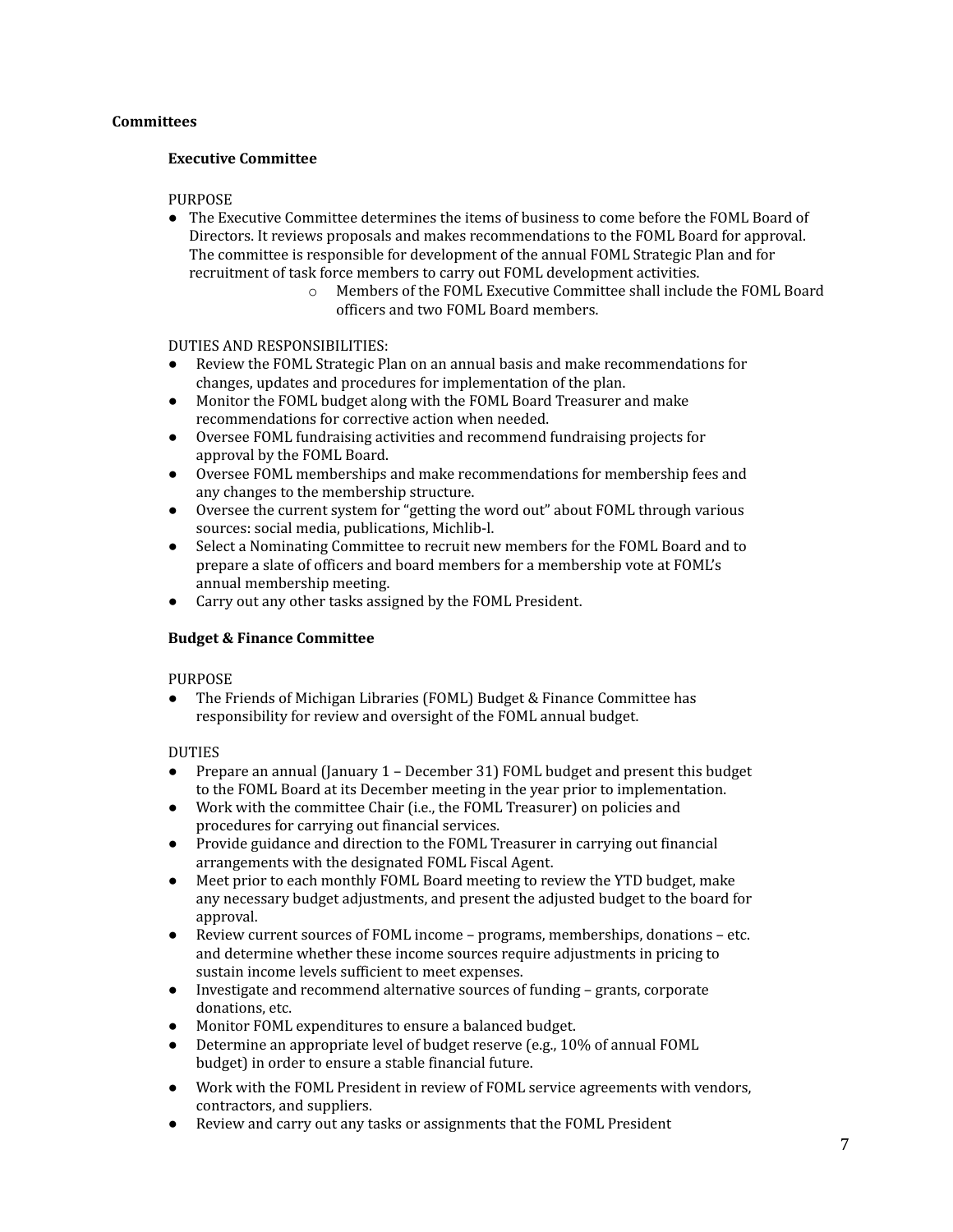recommends as improvements to the financial operations of the FOML organization.

● Oversee the FOML Financial Review process which is conducted in January at the beginning of a new budget year as a review of the previous year's financial activities. 3

# <span id="page-8-0"></span>**Membership and Promotions Committee**

# PURPOSE

• The FOML Membership and Promotions Committee carries out the major functions of this key committee in conjunction with the FOML Membership Coordinator/web developer. The committee works to ensure continuing memberships in the FOML organization and determines any necessary steps and procedures to improve membership enrollment and renewal procedures. Furthermore, it determines membership categories (levels of giving) and the membership fees for Friends. The committee reviews the number of enrolled members to ascertain whether membership income provides sufficient revenue to cover expenses and to plan actions that address underfunded budgets. Additionally, this committee will develop and schedule content for the FOML website. The sites will be maintained by a web developer whose services and fees are approved by the Board on an annual basis, with renewal of agreement for services in January of each year.

# DUTIES

- A Membership Directory of current members is posted and updated on a regular basis on the FOML website.
- Maintains the Membership Toolkit developed in 2019 and posted on the FOML website;
- Reviews FOML membership information (membership form and categories, cost of membership, etc.) annually, preferably in October of each year, and makes any recommendation for changes in membership before beginning of annual membership renewals on January 1;
- Recommends improvements for communication with membership;
- Updates the Membership Directory of current members on the websites
- Prepares membership statistics and reports for review by the FOML Board;
- Submits budget requests to the FOML Board for approval when special membership and marketing projects are proposed;
- Determines best advocacy strategies for Michigan Friends groups, including Michigan legislation affecting libraries.
- Selects the winner of the Outstanding Friend of the Library award.
- Investigating and recommending web design features, along with the associated costs for their implementation, to the FOML Board.
- The Chair of this committee works closely with FOML web developer (Janet Newell, Island River Digital) to determine the feasibility of implementing new design features within the existing FOML web architecture.
- Monitors and reviews the FOML website on a regular basis (at least four times per year) for accuracy and removing any outdated information.
- In addition to presenting the basic information about the organizations and the boards, these sites will include copies of current and previous issues of the newsletters, information on planned programs and other available programs, and links to other resources.
- The site may also include articles and items of interest to libraries, trustees, and Friends groups at the discretion of the web developer.
- The President will review all information for posting and will consult with the web developer to verify posting of information.

# **Membership Coordinator**

PURPOSE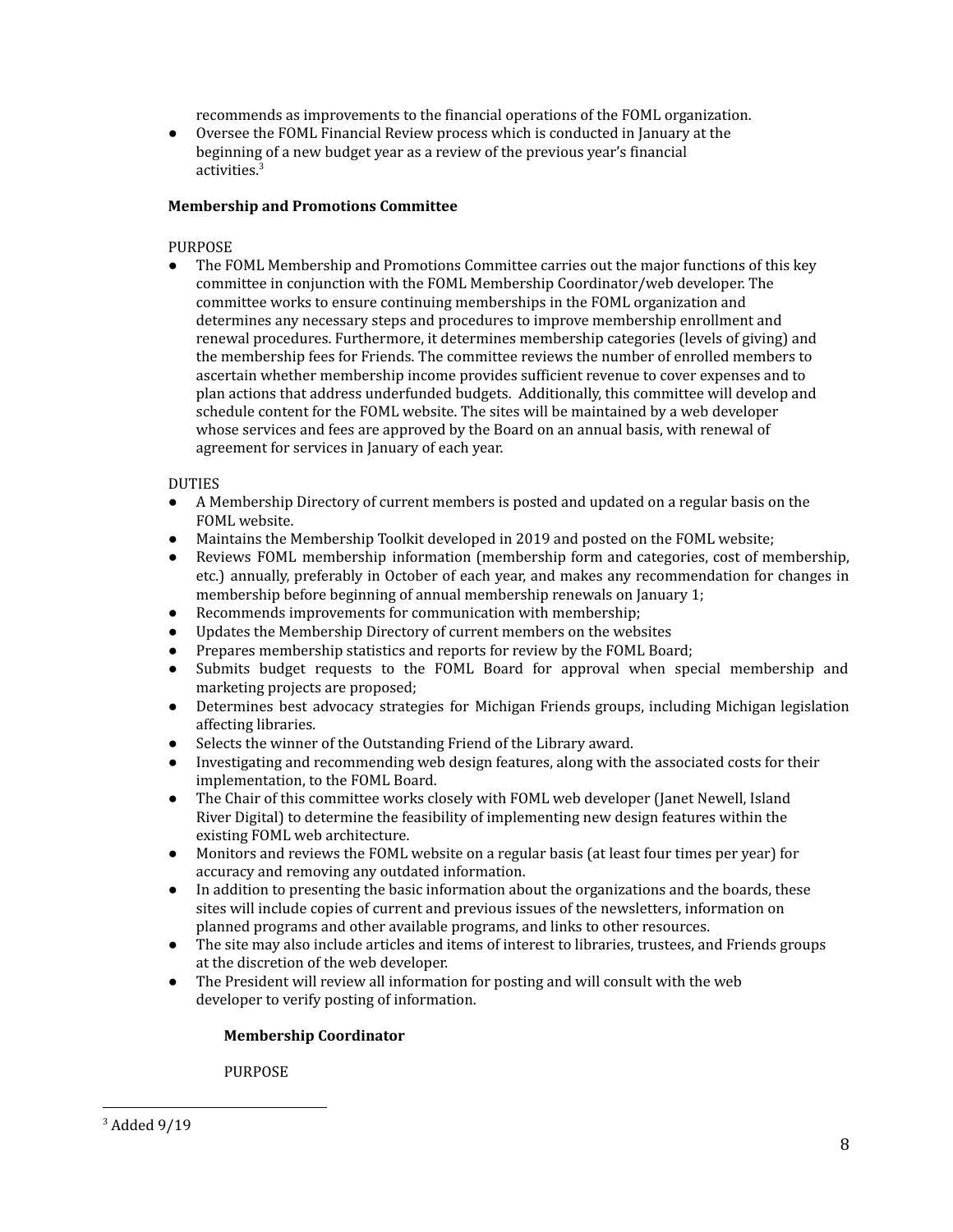● Maintains individual/organizational membership and supporting organization records in conformance with FOML policy and procedures.

#### DUTIES

- Enters data from new and renewal membership forms as received from the FOML Treasurer into a financial services database.
- Maintains records by type of membership (Friends Group or Individual) including name, address, phone number, expiration date as well as other information as designated by the Board and as requested on the membership form.
- Keeps up-to-date lists of Patron and Lifetime memberships.
- Prepares special purpose membership lists as requested by the Board.
- Purges the records of expired memberships in accordance with Board policy.
- Purges the records of obsolete support organizations and individuals as directed by the Board.

# **Focus on Friends Bulletin**

# PURPOSE

● The Focus on Friends Bulletin will be prepared by the newsletter editor and the newsletter assistant editor.

# DUTIES

- Prepares a monthly bulletin.
- Distributes to email list..

# **Newsletter Editor**

# PURPOSE

● Compiles and edits the monthly Focus on Friends bulletin to coincide with program schedules or other special events, including information regarding maps, directions, parking and other pertinent details.

#### DUTIES

- Reviews other library publications for information pertinent to Friends groups.
- Compiles a summary of the most recent program and includes it in every issue.
- Requests "From the Director" column from the FOML President.
- Requests Board member in charge of the grant process to prepare articles on grant recipients.
- Includes a link to the online membership form in every issue.
- Includes a calendar of events in every issue (assuming such information is available).
- Schedules and announces deadline dates for receiving information prior to each newsletter.
- Proofreads every article thoroughly to ensure correct spelling, grammar, and punctuation and to verify accuracy of information.
- Submits an electronic file to the Membership Coordinator for distribution to the Membership and Board Members.
- Submits reimbursement letter (with receipts) to Board Treasurer to cover any expenses incurred in preparing the newsletter.

# **Assistant Newsletter Editor**

#### DUTIES

● Reviews newsletters from Michigan-based Friends organizations for material for the "News from Around the State" column in every issue.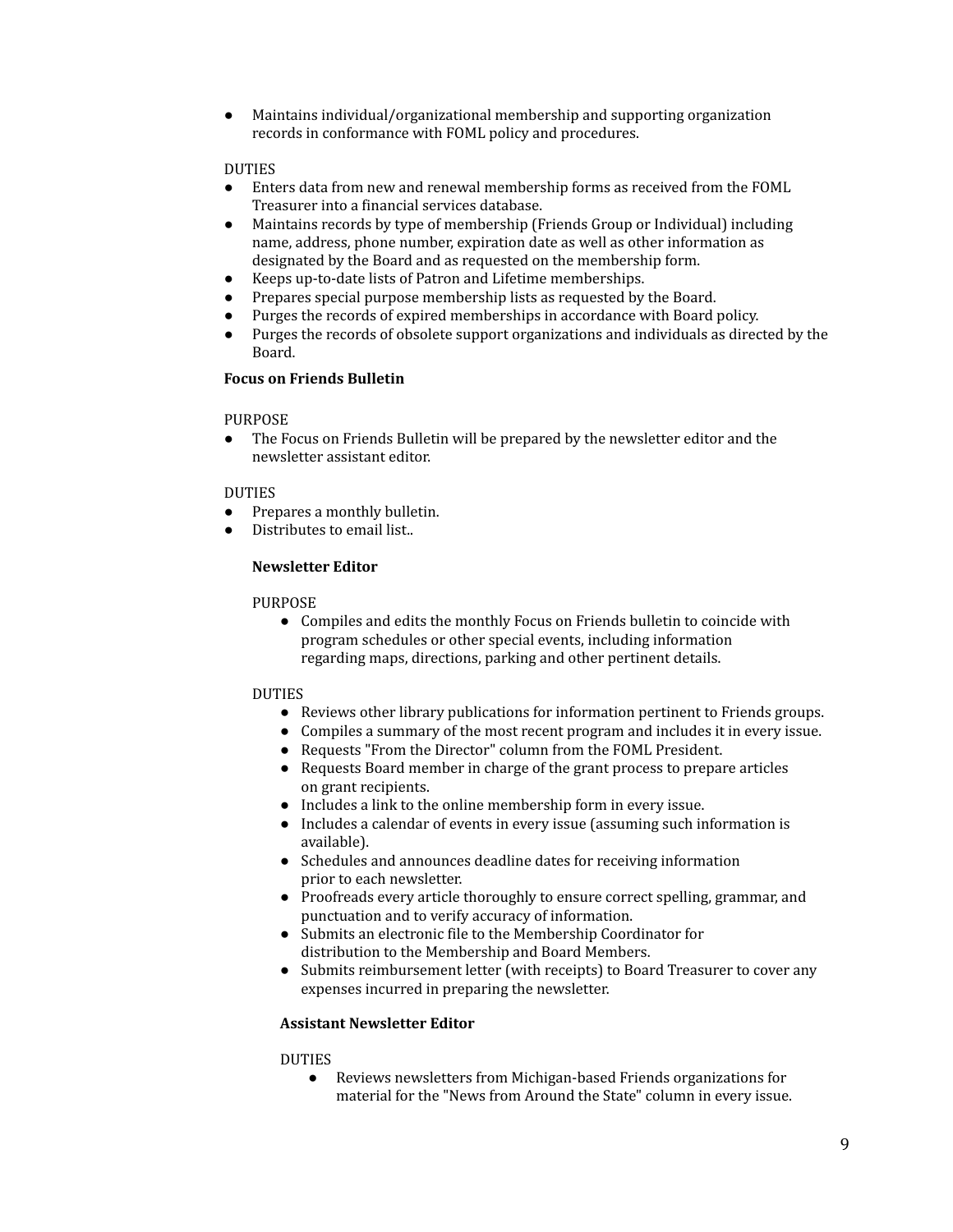# <span id="page-10-0"></span>**Program Planning Committee**

#### PURPOSE

● Plans FOML programs, coordinating space, food and other arrangements for programs, and overseeing any special programs or events in which the FOML might participate (for example, MLA Annual Conference).

# **Program Planning Coordinator**

# PURPOSE

● Coordinates all duties related to organizing and running FOML programs. DUTIES

- Meets with the host Library Director and the Friends' representative at least four months in advance.
- Determines the capacity of the room with people seated at tables. Informs registrar of this number.
- Determines where parking will be and how much it will cost.
- Passes on a map and driving directions to the newsletter editor. ● Selects a caterer with help from the host Library representative and sets a price limit and parameters for the lunch. (usually about \$8 to \$10 each) Typically, the host
- Friends group arranges for the morning and afternoon refreshments and the beverages at lunch.
- Shares with the Board the proposed program plan for review and discussion, including title, theme and/or focus, agenda, and speakers.
- Confirms with the speakers via email the times, length of presentation, and topic. Ten days to two weeks prior to event, the Program Coordinator should re-confirm everything.
- Checks periodically with the Registrar for numbers and gives final head count to library and caterer.
- The Program Chairperson gives the Registrar the names of any speakers and any FOML Board Members who indicate that they will be attending.
- Prepares an evaluation form for distribution at the program as part of the program packet.
- Reviews a summary of the completed forms' information and provides this to the FOML Board to determine any improvements to be made in the program process.
- Sends thank you notes to host library director, Friends' group and all speakers, plus anyone else who offered special assistance with the program.

# <span id="page-10-1"></span>**Program Practices & Procedures (approved February 7, 2018)**

FOML will conduct one program each calendar year, usually in the Spring (April), with the Spring program serving as the annual membership meeting. Depending on available funding, a second program may be conducted in the Fall of each calendar year. The program is based on a theme. . The FOML Board makes every effort to schedule the programs in different areas of the State in order to encourage participation in them and to give members an opportunity to attend at a site close to home.

A FOML Program Planning Committee<sup>4</sup> is charged with the responsibility for selecting the library for the program location, for working with t[hat](https://docs.google.com/document/d/16dXraA1AzacTk2rreT0Bh8sGG1yaULl5YWnYXLQ9SsI/edit#heading=h.3mzq4wv) library's director and Friends group in making arrangements, and for a site visit to the library to verify meeting room set-up and seating capacity.

# **Reimbursement Policy**

<span id="page-10-2"></span><sup>4</sup> Revised 9/19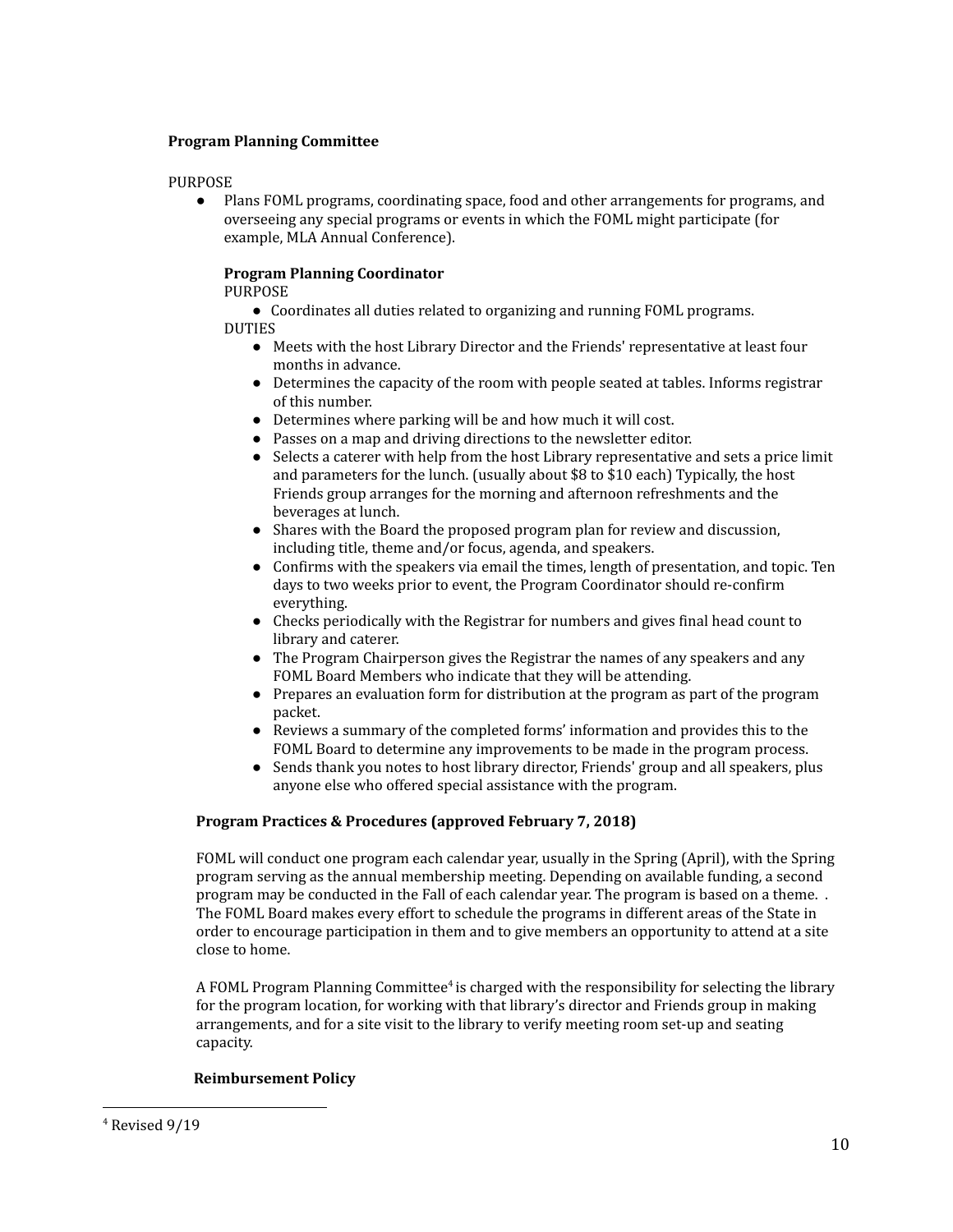#### **Board of Directors**

In general, FOML Board members are expected to serve on the Board and attend Board meetings and other FOML events without reimbursement for that service. However, the Board has concluded that the following expenses are reimbursable since they are activities that must be performed in order to carry out the successful business operation of the FOML organization.

- 1. Printing costs associated with production of FOML Program packets;
- 2. Mileage, meals, and overnight accommodation expenses for programs which necessitate FOML Board members travel over 100 miles to the program location. The board may reimburse expenses for up to 2 board members or 2 officers and 1 Program Planning Committee member to attend or it may approve a stipend of a specified amount to cover their expenses;
- 3. Mileage reimbursement for one member of the FOML Program Planning Committee for site visit to the library hosting the program (if possible, one member will form a car pool for committee members).

Meal expenses at the annual FOML Strategic Planning Meeting will be paid for FOML Board members attending the meeting.

An officer of the FOML Board who carries out activities as part of the successful business operations of the FOML organization may be reimbursed for such activities upon submission of an invoice of itemized expenses to the FOML Budget Committee for review and approval and with subsequent approval by the FOML Board.

This list does not necessarily cover all reimbursable expenses, and Board members should alert the FOML President to possible exceptions which may be presented to the Board for approval on a case- by-case basis.

Wherever and whenever possible, FOML encourages cost-saving steps by asking board members to take on planning for various activities in their area of the state (for example, coordinating a Talk About Friends event if it is held at a board member's local library).

An expense form, with appropriate receipts, must be submitted to the FOML Treasurer or the FOML President for approval upon completion of the activity. The Board will establish and annually review, and if necessary revise, the rate for mileage reimbursement. The reimbursement rate (as of February, 2018) is .30 per mile.

#### **Program Speakers**

FOML program speakers are not expected to pay for program registration or lunch. Reimbursement for expenses (mileage, meals, and/or hotel) associated with their program presentation will be determined on a case-by-case basis. Printing costs for speaker program handouts and materials will be paid by FOML. FOML will engage in a dialogue with speakers to determine whether their program expenses might be paid for by the speaker's library board or Friends group. If a speaker does not receive financial support from the library, a request for reimbursement of expenses should be presented by the chair of the program committee to the budget committee and forwarded for approval at a meeting of the FOML Board in advance of the date of the program. The FOML Board will determine whether there is available funding to support expenses for speakers who must travel over 100 miles to the program location.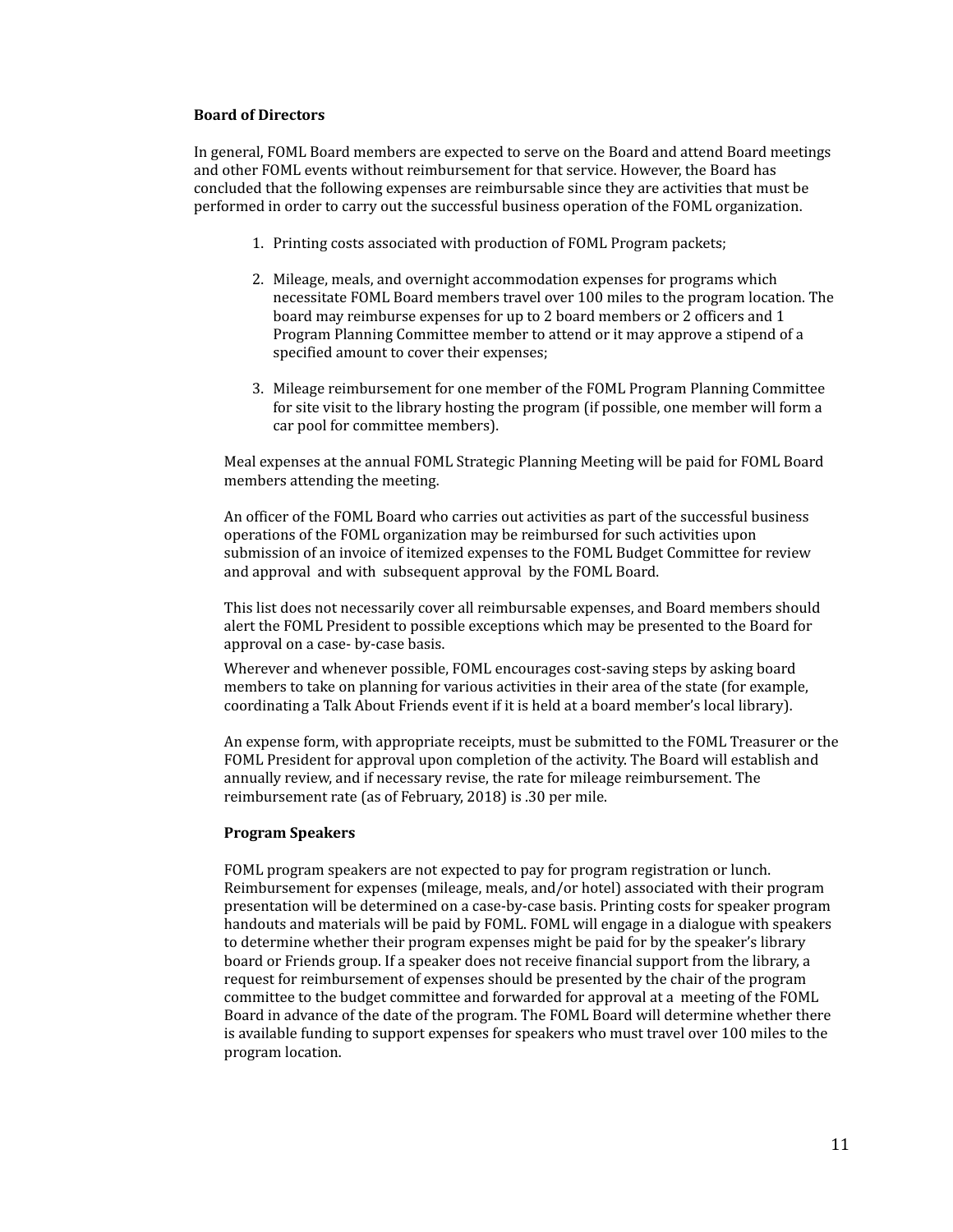# <span id="page-12-0"></span>**Grants & Awards Committee**

#### PURPOSE

● Establishes appropriate guidelines, criteria, and procedures for the grant process;

#### DUTIES

- Manages the "Harriet Larson Founders Grant," named in memory of Harriet Larson in 2014. The award provides financial support to new and re-organizing Friends' organizations.
- Administers and monitors the Outstanding Friend of the Library Merit Award.
- Designates a Grants & Awards coordinator from the FOML Board who will coordinate the grant process and ensure communication between applicants and the committee;
- Prepares a list of grant applicants and grant documentation for review by the FOML board at least two weeks before the board meeting at which the grant applications are viewed and approved;
- Makes recommendations to the board for improvement of the Grants & Awards program;
- Ensures that the FOML website and FOML newsletter contain up-to-date information about the FOML grant process;
- Recommends an annual Grants & Awards budget to the FOML treasurer and FOML Board;
- Maintains a history of grant awards that can be posted on the FOML website;
- After Grants & Awards have been awarded, the committee shall prepare information about the grant winners which can be posted on the FOML website and distributed to the media for publication.

# **Grants & Awards Administrator**

#### PURPOSE

● Equitably administers the FOML Grants & Awards Program to provide financial support to new and reorganizing Friends' organizations.

#### **DUTIES**

- Maintain the Grant Application form and conditions documents on the FOML website. Reviews these at two year intervals and recommends revisions to the Board for action as appropriate.
- Distribute information on the program including application forms via the website, at programs, in the newsletter, and on request.
- Review completed applications received by the March 31 and September 30 deadlines for conformance to the grant conditions, relative need, and merit. Prepare a summary of the Grants & Awards application received with recommendations for action for discussion and action at the May and November Board meetings.
- Notify applicants of the action taken by the Board on their application. Offer grantees the option of being presented their check at a future program. Otherwise, arrange for the check to be mailed to them by the FOML Treasurer.
- Maintain a roster of grant recipients for distribution to the Board at the May and November meetings.
- Review and summarize grantee status reports for review by the Board at the May and November meetings. Contact non-reporting grantees to request information on their grant duties and/or a written report.
- On receipt of the registration list for an upcoming program, contact previous grant recipients planning to attend to ask if they are willing to make a brief presentation on their grant activity during open sharing.

#### <span id="page-12-1"></span>**Bylaws and Standard Operating Procedures Committee**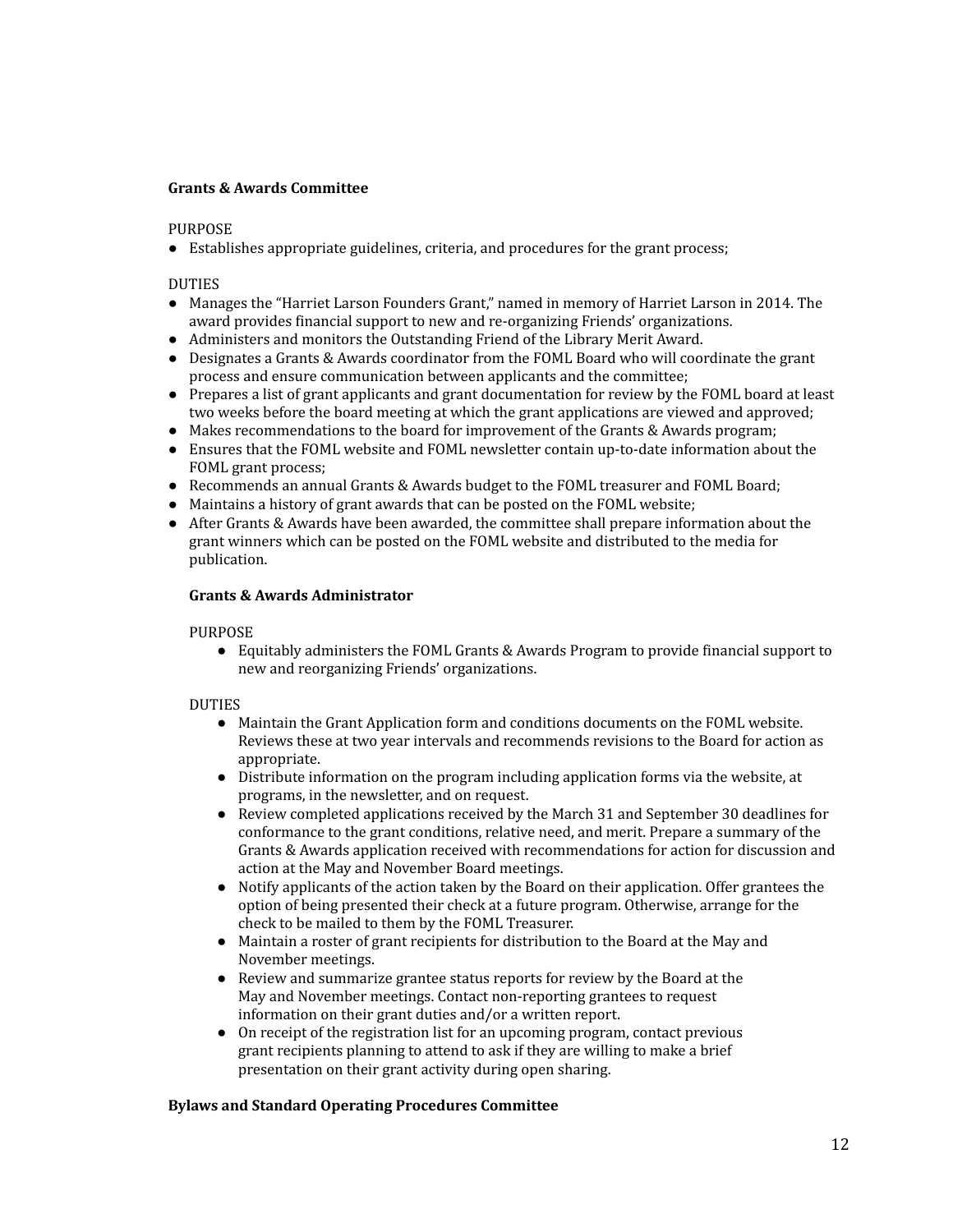PURPOSE

● This committee shall review the FOML Bylaws and Standard Operating Procedures, make recommendations for changes in these documents, and prepare reports for approval by the FOML Board and for presentation at the FOML Annual Meeting in April of each year.

#### <span id="page-13-0"></span>**Nominating Committee**

PURPOSE

● This committee shall prepare a slate of candidates for election at the FOML Annual Meeting. When Board vacancies occur, this committee shall recruit replacement members for Board approval to serve until the next Annual Meeting.

#### <span id="page-13-1"></span>**Ad Hoc Committees**

- The FOML President shall appoint any ad hoc committees deemed necessary to carry out FOML services.
- During the year, the President may request and appoint FOML Board members to serve on these committees.

*Revised: January 2013 Reviewed by FOML Board: February 6, 2013 Approved by FOML Board: March 6, 2013 Added "Request for Assistance Policy": March 5, 2014 Added "Website Development Advisory Committee": May 29, 2014 Approved by FOML Board: June 5, 2014 Revised: November/December, 2014 Approved by FOML Board: February, 2015 Added "Reimbursement Policy: Program Practices & Procedures for Board of Directors and Program Speakers" Feb. 2018 Added "FOML Executive Committee" description: June 2018 Revised: September 2019*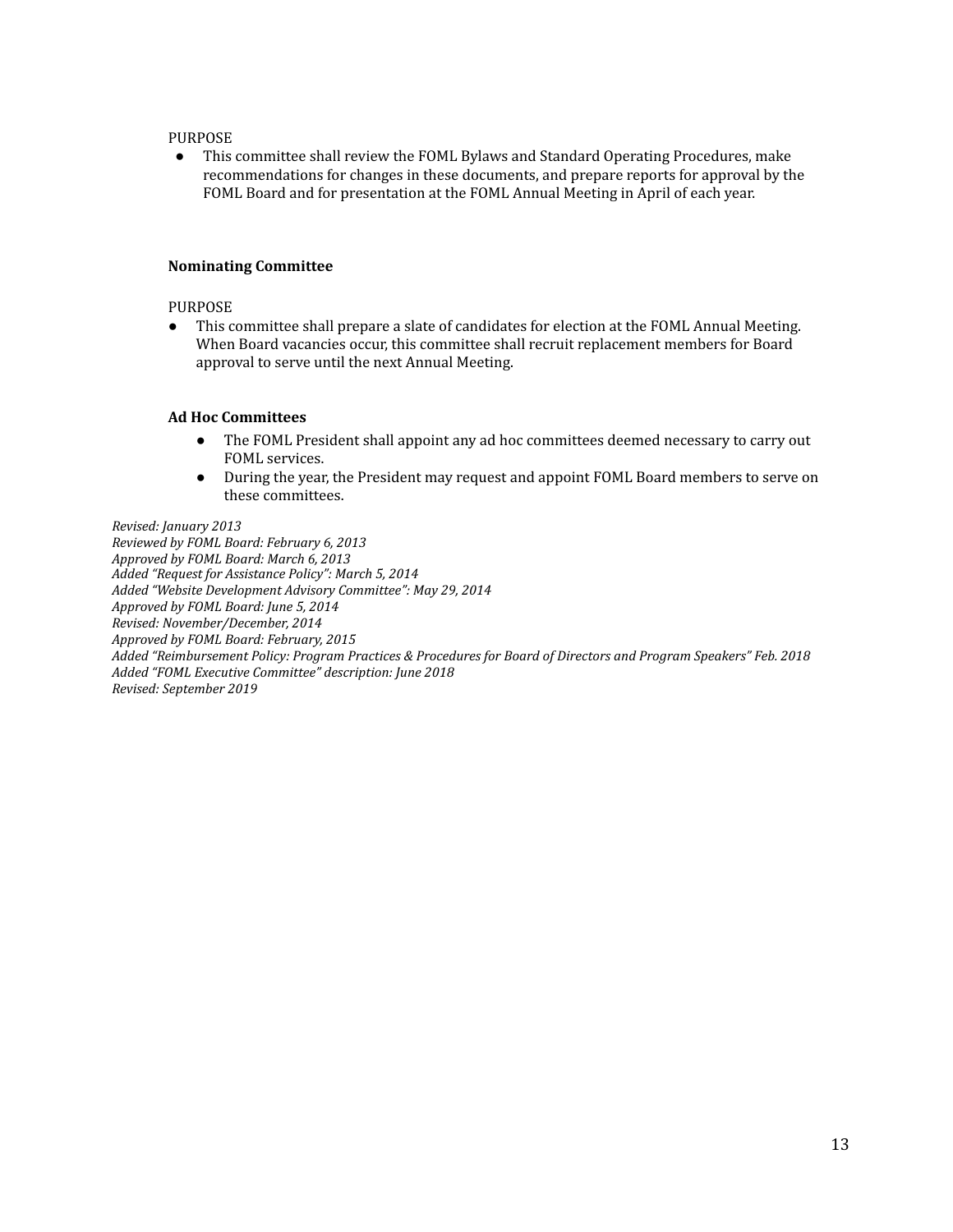#### <span id="page-14-0"></span>**Communication**

FOML considers communication with its members an important function of its mission and its services. It strives to provide a voice for issues and concerns that affect Michigan Friends groups on a timely basis.

#### **FOCUS ON FRIENDS BULLETIN**

FOML posts a monthly bulletin to the FOML website. <sup>5</sup> A link to the bulletin is sent to all current members of the Friends of Michigan Libraries. FOML no longer prints paper copies of the newsletters, and it is recommended that the contact person for the Friends group forward the newsletter link to all members of their respective group.

#### **MEMBERSHIP**

Membership in the Friends is an annual membership. Membership renewals are sent electronically by the FOML Membership Coordinator. Members are encouraged to join and renew online at [https://www.foml.org/membership.](https://www.foml.org/membership)

# **FRIENDS NEWS**

FOML welcomes significant news about your organization and will post this information on the News and Announcements page of the FOML website. The page is also a place where questions about Friends can be posted for dialogue with others who may share a similar question or concern. News can be sent to the FOML Web Developer and Membership Coordinator whose contact information is on the FOML website.

# **QUESTIONS & CONCERNS FROM MEMBERS**

Members who have questions or concerns that require a response from FOML should email or call FOML's Web Developer & Membership Coordinator at the contact information listed on the FOML website.

The Web Developer will then contact the FOML President with the member's question or concern. The following procedure is then initiated:

- 1. The FOML President responds to the member and provides an answer or a statement indicating that someone will be getting back in touch;
- 2. The President will decide who might best respond to the question or concern and assign someone to complete the task. In all cases, communication wi[th](https://docs.google.com/document/d/16dXraA1AzacTk2rreT0Bh8sGG1yaULl5YWnYXLQ9SsI/edit#heading=h.2250f4o) the member will be prompt and responsive so that a resolution can be reached in a timely manner. $^6$

<sup>5</sup> Revised 9/19

 $6$  Revised  $9/19$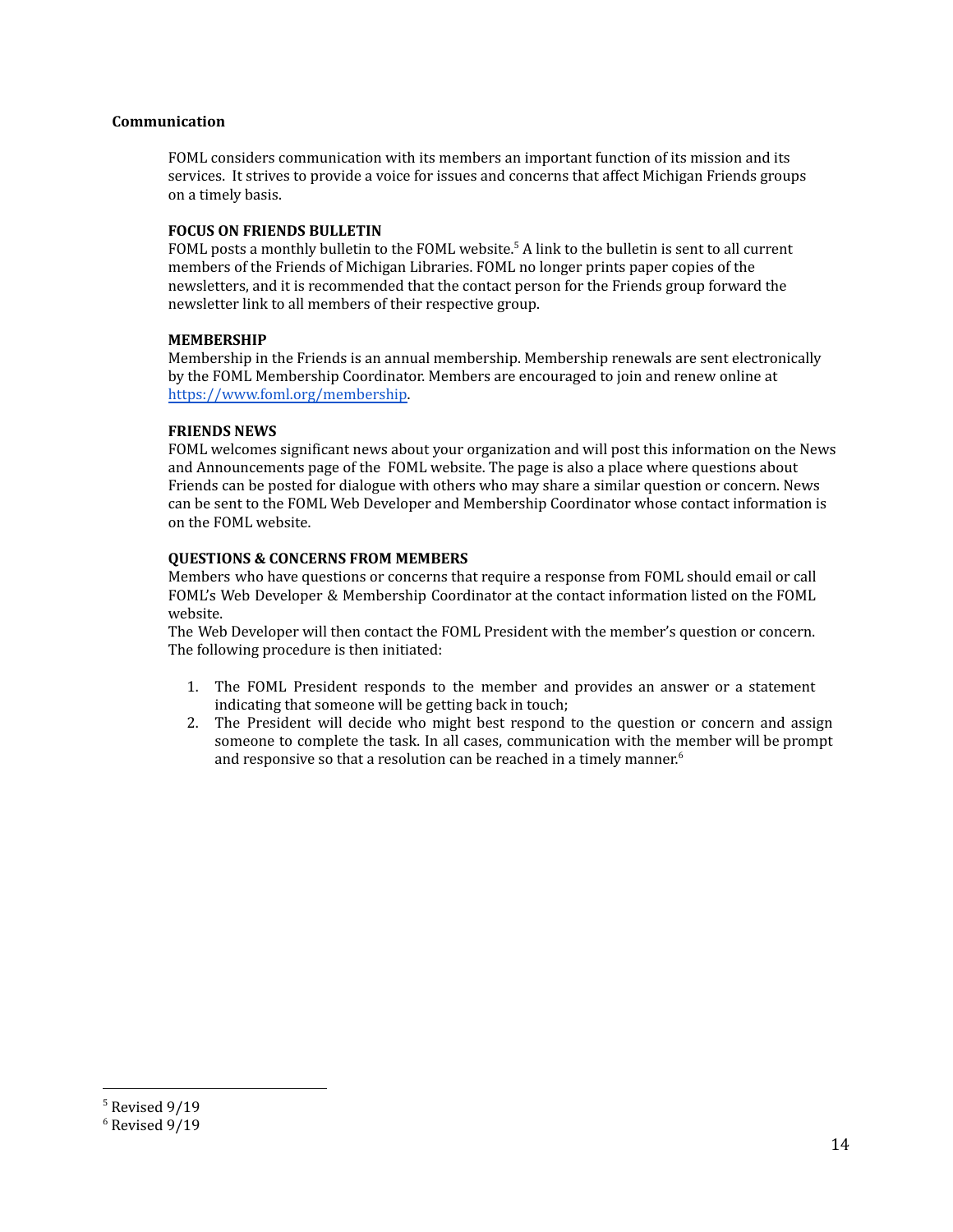# <span id="page-15-0"></span>**APPENDIX A**

# **Example of a FOML Program Checklist**

#### **Expectations/Responsibilities of Host Library Friends:**

- Assign a designated Friends member (preferable the Friends President), who is responsible for the arrangements, with telephone and email contact information
- Assign a meeting room with seating capacity up to 80 people with flexible chair and table arrangements
- Provide complimentary morning refreshments during registration to include: coffee, tea, and water with pastries, fruit and /or other breakfast foods. Provide complimentary afternoon refreshments to include: pop, water, coffee with cookies, and/or pastries
- Arrange room set up with library director/staff, including necessary AV equipment and microphone, computer hook-up, etc.
- Arrange for guides to provide library tours (usually conducted during lunch hour or at end of program)
- Supply two 8-foot tables, for registration and handouts (which may include FOML newsletters, membership forms, and freebies like book totes, pens/pencils, etc.) from the host library and FOML
- Arrange with host library director to present a greeting at the beginning of the program
- Work with Program Planning Committee to plan lunch arrangements with a local caterer
- Include and highlight the value of FOML's training and education in press releases about the program to local media and in communications to Friends group membership and/or other local Friends groups

#### **Expectations/Responsibilities of FOML Program Committee:**

- Develop a program theme, prepare an agenda and promote the program to FOML membership, on MichLib-l and the FOML listserv
- Arrange for a keynote speaker
- Determine registration costs and submit all expense forms to FOML treasurer
- Plan a site visit to the host library and with the designated host Friends member responsible for program planning
- Determine room arrangements which will best facilitate communication and information- sharing
- Designate an official program recorder and photographer
- Carry out registration procedures and prepare a list of attendees Communicate with host library and caterer about number of registered program attendees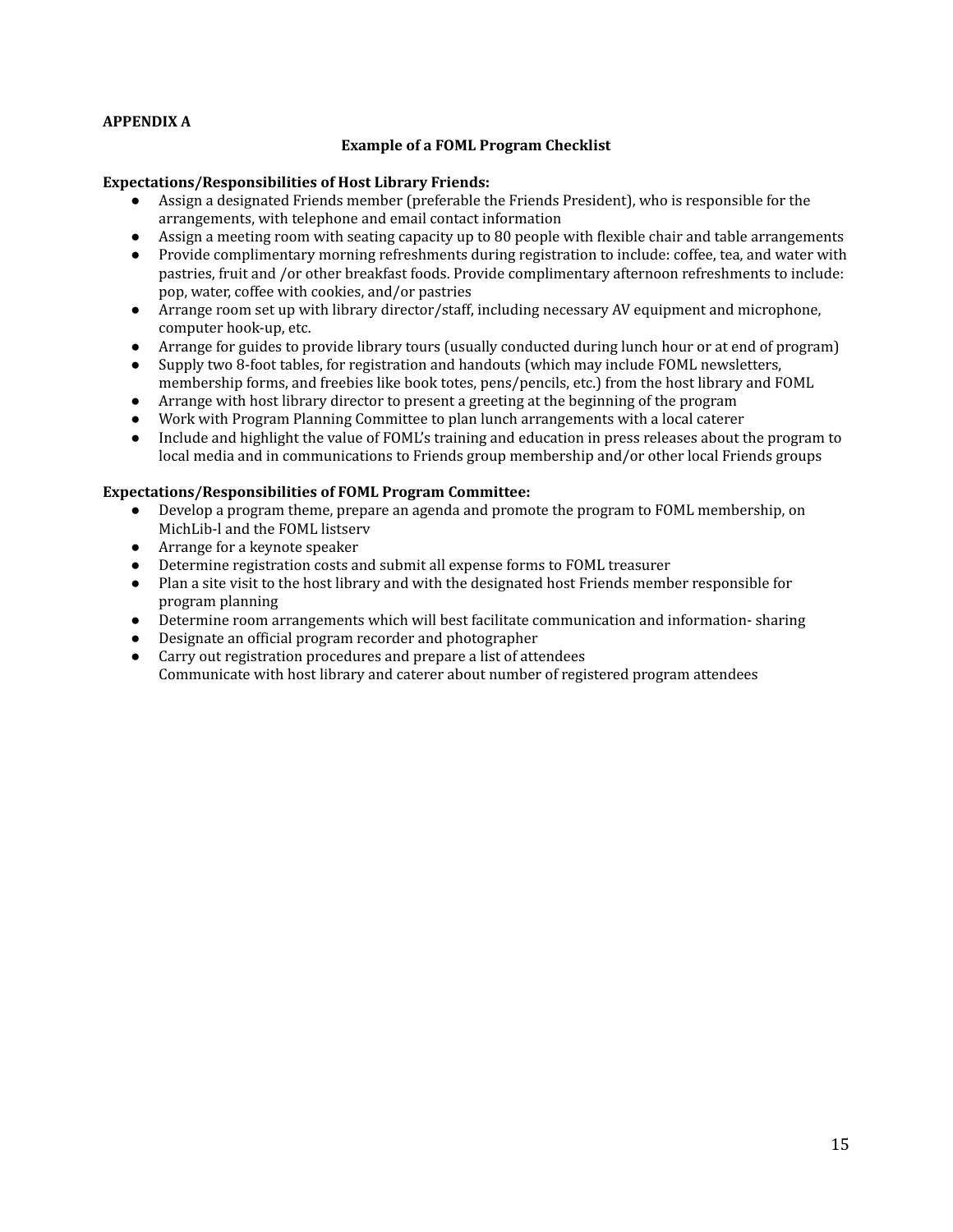# <span id="page-16-0"></span>**APPENDIX B**

#### **FOML Policy on Offering Assistance to Michigan Friends Groups**

FOML's mission is to provide information and support to Michigan Friends and to work as advocates on behalf of Friends. FOML can assist with answering concerns or questions regarding Friends' roles in the library and services provided to the library and other fundamental questions about Friends organization and structure.

- FOML limits its assistance to these basic operational questions or concerns and does not provide assistance or legal advice to Friends who may have disputes with library administration, library trustees, or library managerial practices and procedures.
- FOML strongly encourages all Friends groups to:
	- 1) have a clause in your local Friends group by-laws which describes how to handle disputes with library administration;
	- 2) refer to the United for Libraries Fact Sheets (found at [www.ala.org/united/friends\),](http://www.ala.org/united/friends)) specifically Fact Sheet #25 – Sample Memorandum of Understanding – which helps clarify the relationship between Friends and library administration;
	- 3) consult legal counsel if necessary.
- Friends who have questions or want information about Friends services can click on the "Contact Us" link on the FOML website (www.foml.org) and send an email with their request.

*Approved by the FOML Board March 5, 2014*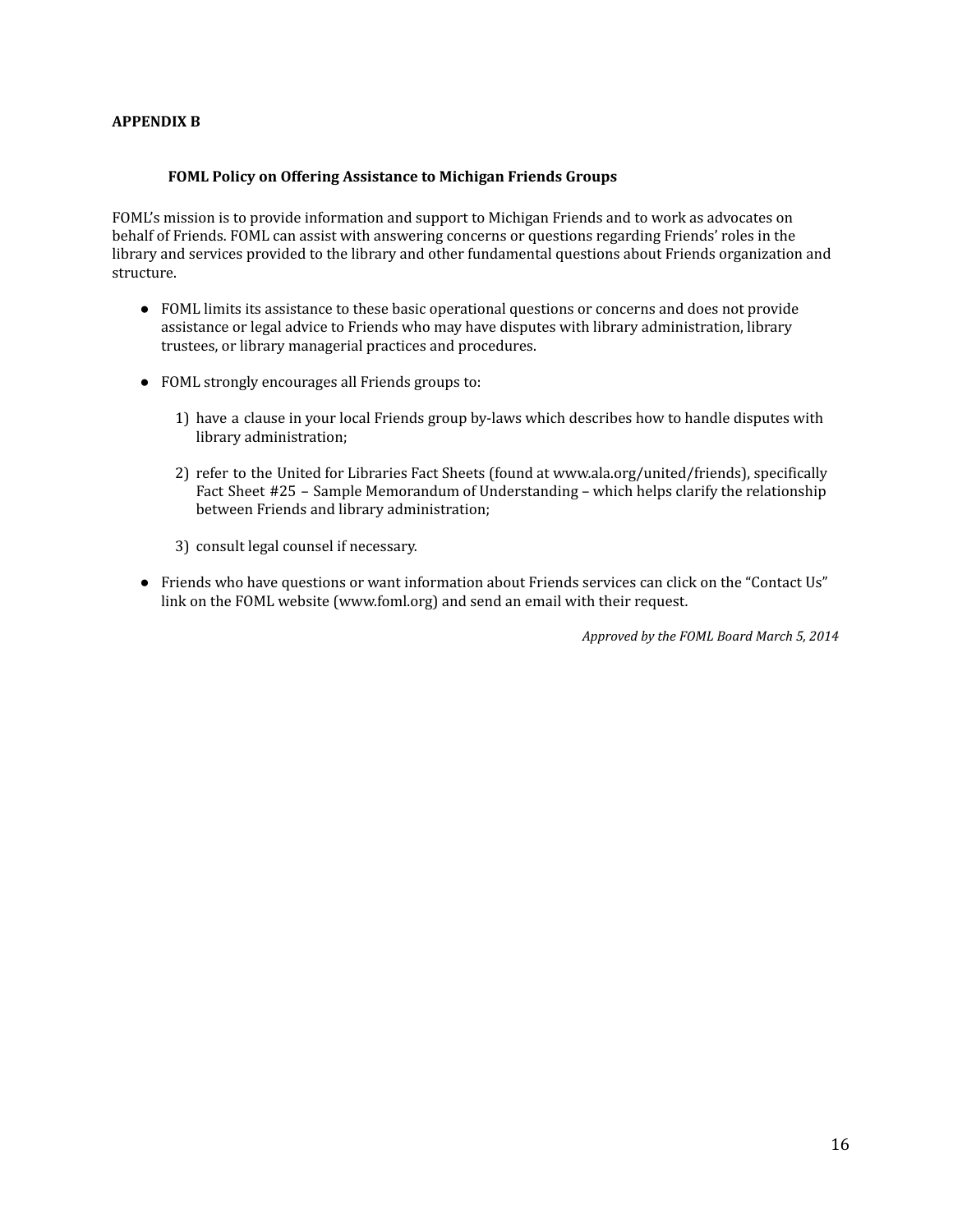# <span id="page-17-0"></span>**APPENDIX C**

**Provider Service Agreement – Island River Digital**

# **Friends of Michigan Libraries Provider Service Agreement**

# **Provider: Island River Digital**

# **SERVICE TYPE: MEMBERSHIP / PROGRAM REGISTRATION/ WEBSITE MAINTENANCE**

- 1. **Membership:** Coordinate activities to include membership renewal notices/reminders; lapsed membership notices; maintain FOML membership list; post membership lists to website; and maintain membership software on the websites.
- 2. **Website:** Responsible for website maintenance which includes posting information about events, membership, programs, and other information; maintains relationship with website hosting vendor and provides security oversight.
- 3. **Registration:** Coordinate program registration; maintain registration software; maintain a list of program attendees/provide list for registration check-in; prepare attendee name tags; and periodically notify FOML Program Planning Committee of registration numbers.
- **4. Additional duties:**
	- Attend monthly FOML Board Meetings.
	- Work with MMLC to develop procedures for payment of membership and program fees.
	- Determine an annual calendar of tasks that need to be carried out at a specific time and dates of completion of those tasks.
	- Perform other services that may be requested by the FOML President or a FOML committee (upon review and approval from the President).

**TERMS:**

**REVIEW:** Annually

| <b>Provider Signature:</b> | Date: |  |
|----------------------------|-------|--|
|                            |       |  |
|                            |       |  |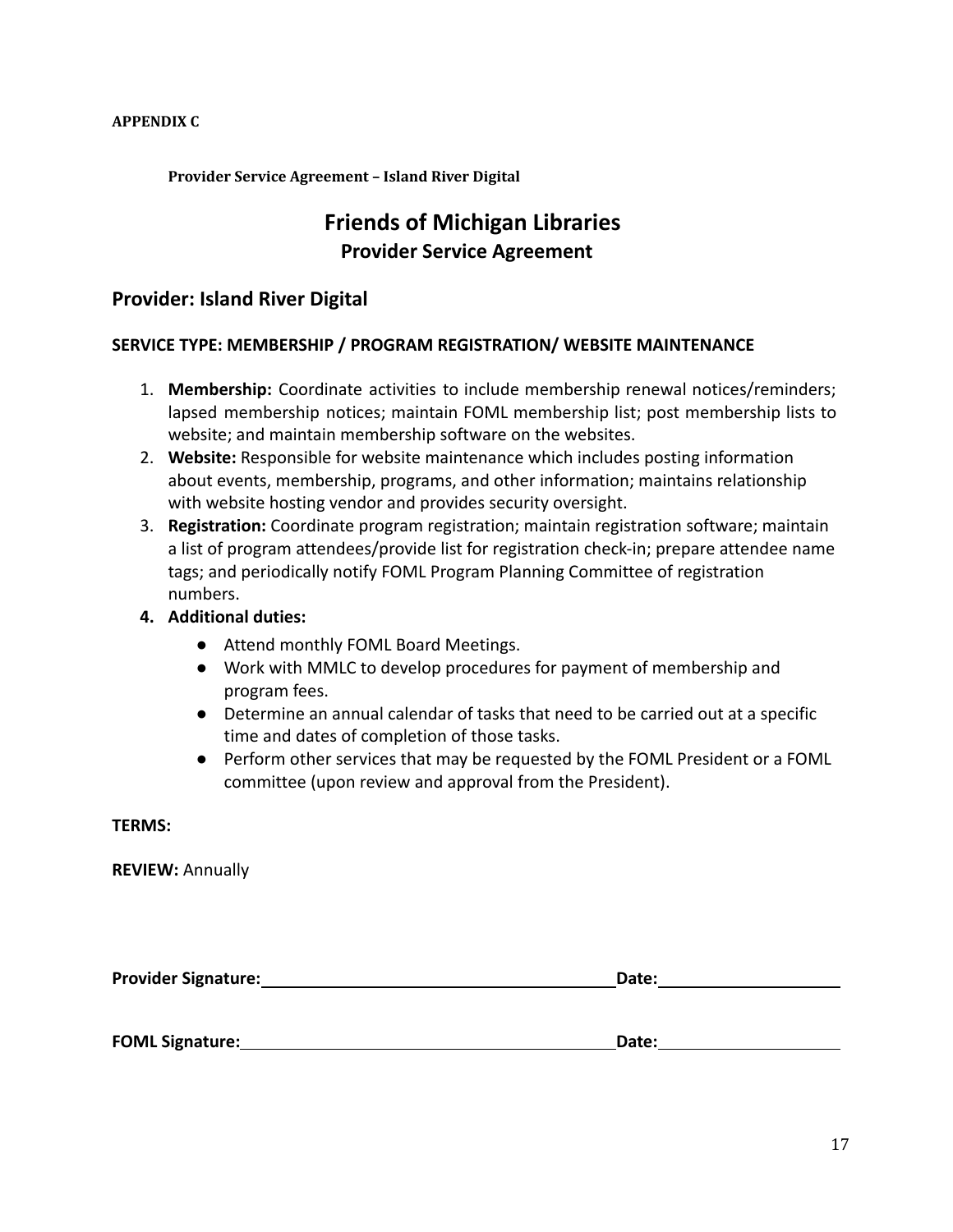#### <span id="page-18-0"></span>**APPENDIX D**

**Provider Service Agreement – Mideastern Michigan Library Cooperative**

ŗ

#### **Friends of Michigan Libraries Provider Service Agreement**

#### Provider: Mideastern Michigan Library Cooperative

#### SERVICE TYPE: BUSINESS/FINANCIAL

- 1. Maintain legal service address of organization.
- 2. Provide QuickBooks management of FOML business operations.
- 3. Submit monthly budget reports to the FOML Budget Committee and attend conference call meeting of the committee.
- 4. Carry out FOML banking arrangements to include deposit of checks, payment of invoices and statement reconciliation.
- 5. Perform actions needed for electronic storage of FOML financial records for audit/review.
- 6. Alert the FOML Treasurer to financial issues that require attention or review.
- 7. Participate in FOML Board, Finance Committee, and Executive Committee meetings for presentation of FOML budget and for any recommendations to the board for budget adjustments.
- 8. Work with the Island River Digital to determine an annual calendar of tasks and a timeline for completion.
- 9. Perform other financial tasks that may be requested by the FOML President or FOML Treasurer.
- 10. Manage workshop registration financials; maintain access to registration software.
- 11. Submit paperwork to ensure FOML's Federal tax-exempt, 501(c)3 status and Michigan Non-Profit Corporation status.

TERMS: \$50 per month; Total \$600 per year. Paid quarterly.

**REVIEW:** Annually

| <b>Provider Signature:</b> | Date: |
|----------------------------|-------|
| <b>FOML Signature:</b>     | Date: |